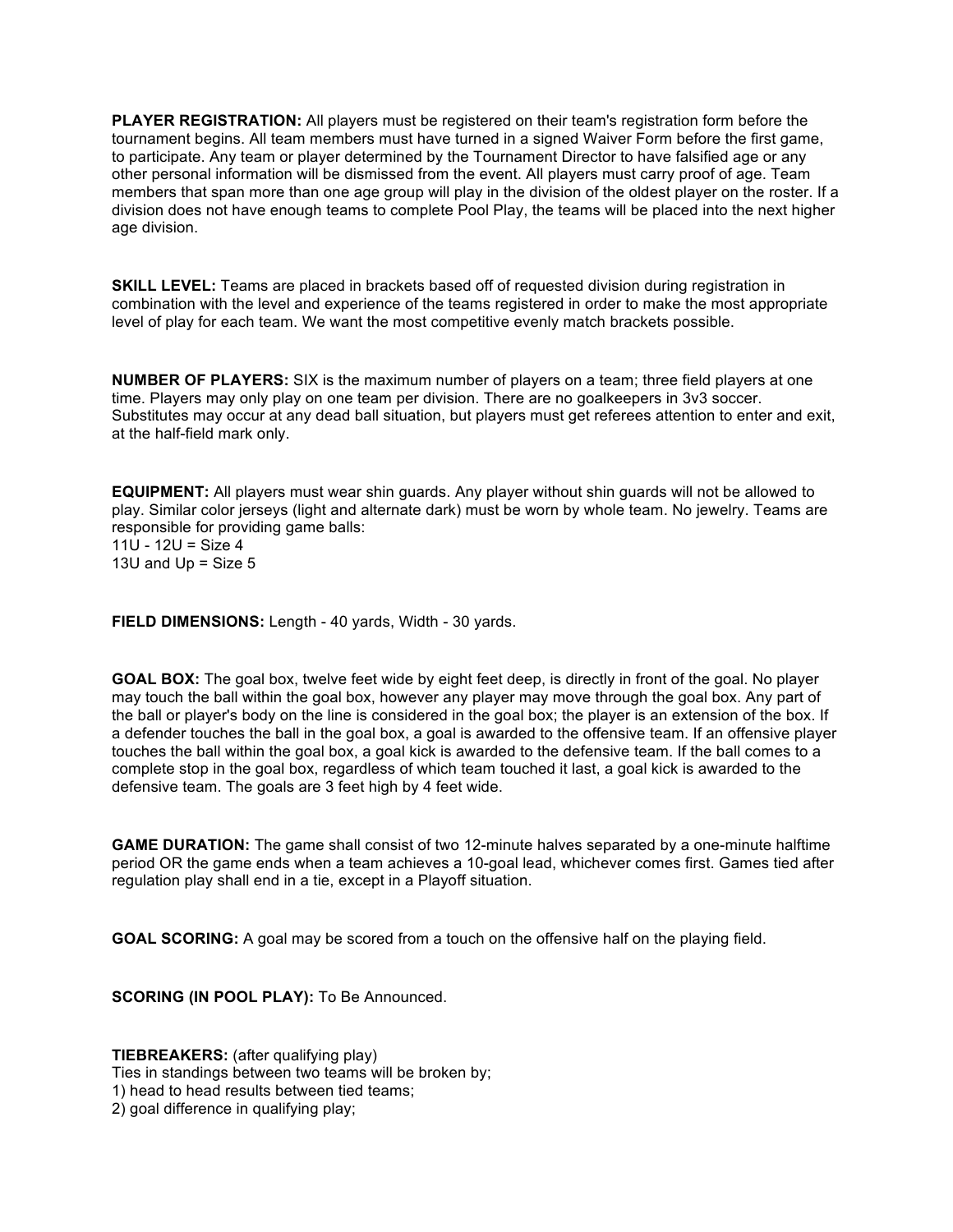3) goals scored in qualifying play;

4) least goals allowed,

5) shootout.

Ties between three or more teams will be broken by;

- 1) goal difference in qualifying play;
- 2) goals scored in qualifying play,
- 3) least goals allowed,

4) shootout with 1 team receiving a first-round bye by random draw.

If the criteria for 3 or more teams eliminates all but 2 teams, the criteria for a tie between two teams (above) will be used to determine the rank of the two teams. A forfeit will be entered as score of 6- 0.

**PLAYOFF OVERTIME:** Teams will have a 6 minute "Golden Goal" opportunity. If the score is still tied, the winner shall be decided in a shootout by the three players last on the field of play when time expired.

## **NO OFFSIDES**

## **NO SLIDE TACKLING**

**FIVE YARD RULE:** In all dead ball situations, defending players must stand at least five yards away from the ball. If the defensive player's goal area is closer than five yards, the ball shall be placed five yards from the goal area in line with the place of the penalty.

**INDIRECT KICKS:** All dead ball kicks are indirect with exception to penalty kicks and corner kicks.

**KICK OFF:** May be taken in any direction and are indirect.

**KICK-INS:** The ball shall be kicked into play from the sideline instead of throw in. These restarts are indirect.

**GOAL KICKS:** May be taken from any point on the end line.

**PENALTY KICKS:** Shall be awarded if, in the referee's opinion, a scoring opportunity was nullified by the infraction. It is a direct kick taken from the middle of the half-field line with all players behind the half-field line. If a goal is not scored, the defense obtains possession with a goal kick. Penalty kicks are not live balls.

**PLAYER WARNING (YELLOW CARD):** Referees have the right to warn players for dangerous play, delay of game, and all other FIFA standard reasons for a warning. Two warnings in one game result in a Red Card.